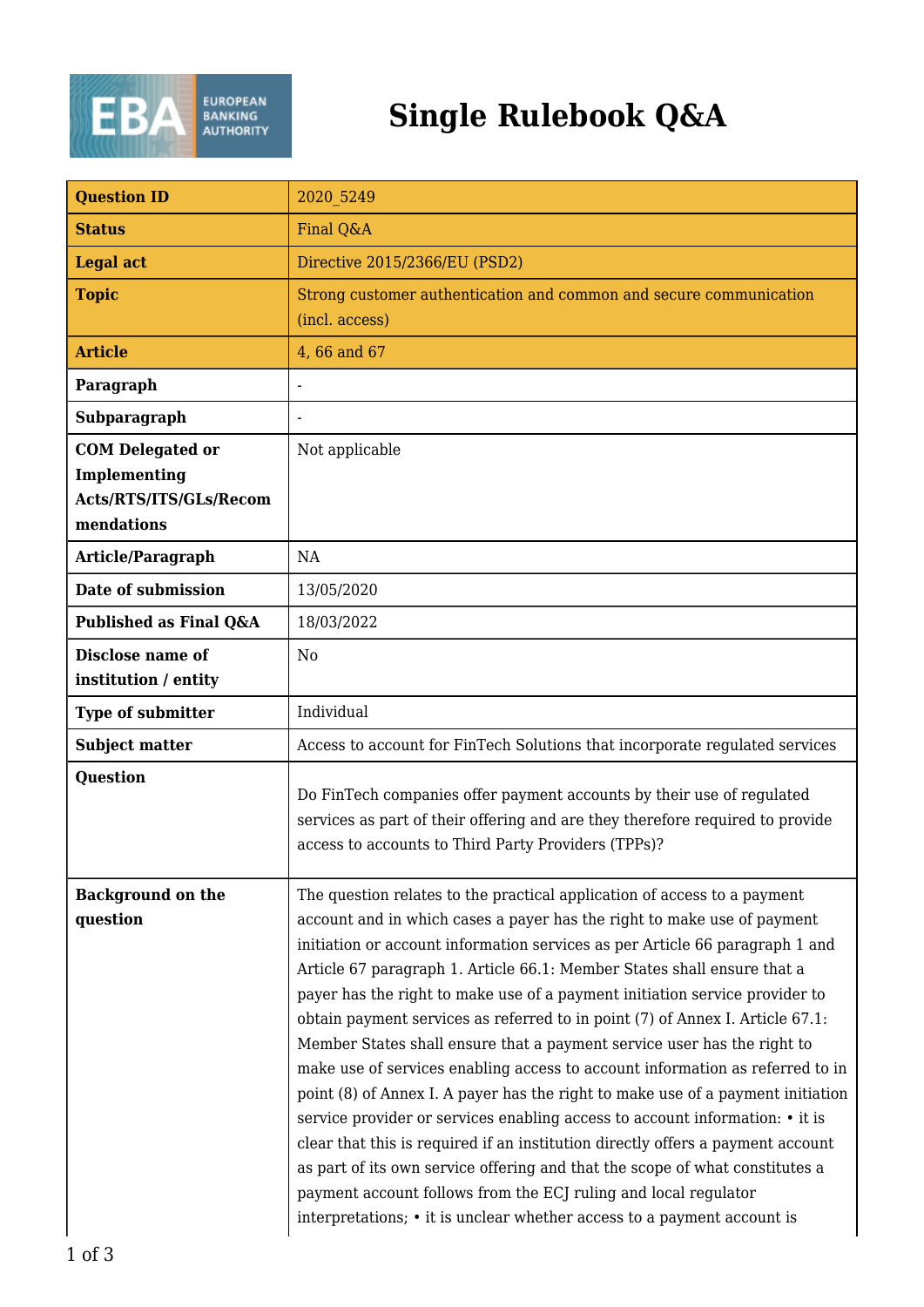| Link                | https://www.eba.europa.eu/single-rule-book-qa/qna/view/publicId/2020 5249                                                                                                                                                                                                                                                                                                                                                                                                                                                                                                                                                                                                                                                                                                                                                                                                                                                                                                           |
|---------------------|-------------------------------------------------------------------------------------------------------------------------------------------------------------------------------------------------------------------------------------------------------------------------------------------------------------------------------------------------------------------------------------------------------------------------------------------------------------------------------------------------------------------------------------------------------------------------------------------------------------------------------------------------------------------------------------------------------------------------------------------------------------------------------------------------------------------------------------------------------------------------------------------------------------------------------------------------------------------------------------|
|                     |                                                                                                                                                                                                                                                                                                                                                                                                                                                                                                                                                                                                                                                                                                                                                                                                                                                                                                                                                                                     |
|                     | accordance with Articles $4(17)$ , $66(1)(4)$ and $67(1)(4)$ (PSD2), the so-called<br>"account servicing payment service provider" (ASPSP).<br><b>Disclaimer:</b><br>The answers clarify provisions already contained in the applicable<br>legislation. They do not extend in any way the rights and obligations deriving<br>from such legislation nor do they introduce any additional requirements for<br>the concerned operators and competent authorities. The answers are merely<br>intended to assist natural or legal persons, including competent authorities<br>and Union institutions and bodies in clarifying the application or<br>implementation of the relevant legal provisions. Only the Court of Justice of<br>the European Union is competent to authoritatively interpret Union law. The<br>views expressed in the internal Commission Decision cannot prejudge the<br>position that the European Commission might take before the Union and<br>national courts. |
|                     | If the business model does include a payment account according to Article<br>4(12) of Directive (EU) 2366/2015 (PSD2) that is accessible online, access to<br>the account should be granted by the service provider that is "providing and<br>maintaining" the online accessible payment accounts for payers in                                                                                                                                                                                                                                                                                                                                                                                                                                                                                                                                                                                                                                                                     |
| <b>Final answer</b> | The information provided in by the submitter is not sufficient in order to<br>determine whether the business model described includes the provision of a<br>payment account that is accessible online, and which one of the involved<br>providers is providing and maintaining such an account.                                                                                                                                                                                                                                                                                                                                                                                                                                                                                                                                                                                                                                                                                     |
|                     | required if the account is not part of the institution's service offering, but an<br>added feature by an unregulated entity as part of the latter's service<br>offering, as it is unclear whether such account constitutes a payment<br>account. The use case provided is not necessarily related to one specific<br>company for which bespoke advice is sought, but rather reflects a wide<br>range of FinTech service providers that offer users a solution that consists of<br>two parts: its own offering (the dashboard as referenced in the use case) and<br>the offering of regulated services as provided by a financial institution (like<br>the issuance of cards, often under a whitelabel model). The solution and<br>related dashboard/platform under which all services are accessed is offered<br>by the FinTech and without the FinTech company there would not be such<br>offering available.                                                                      |